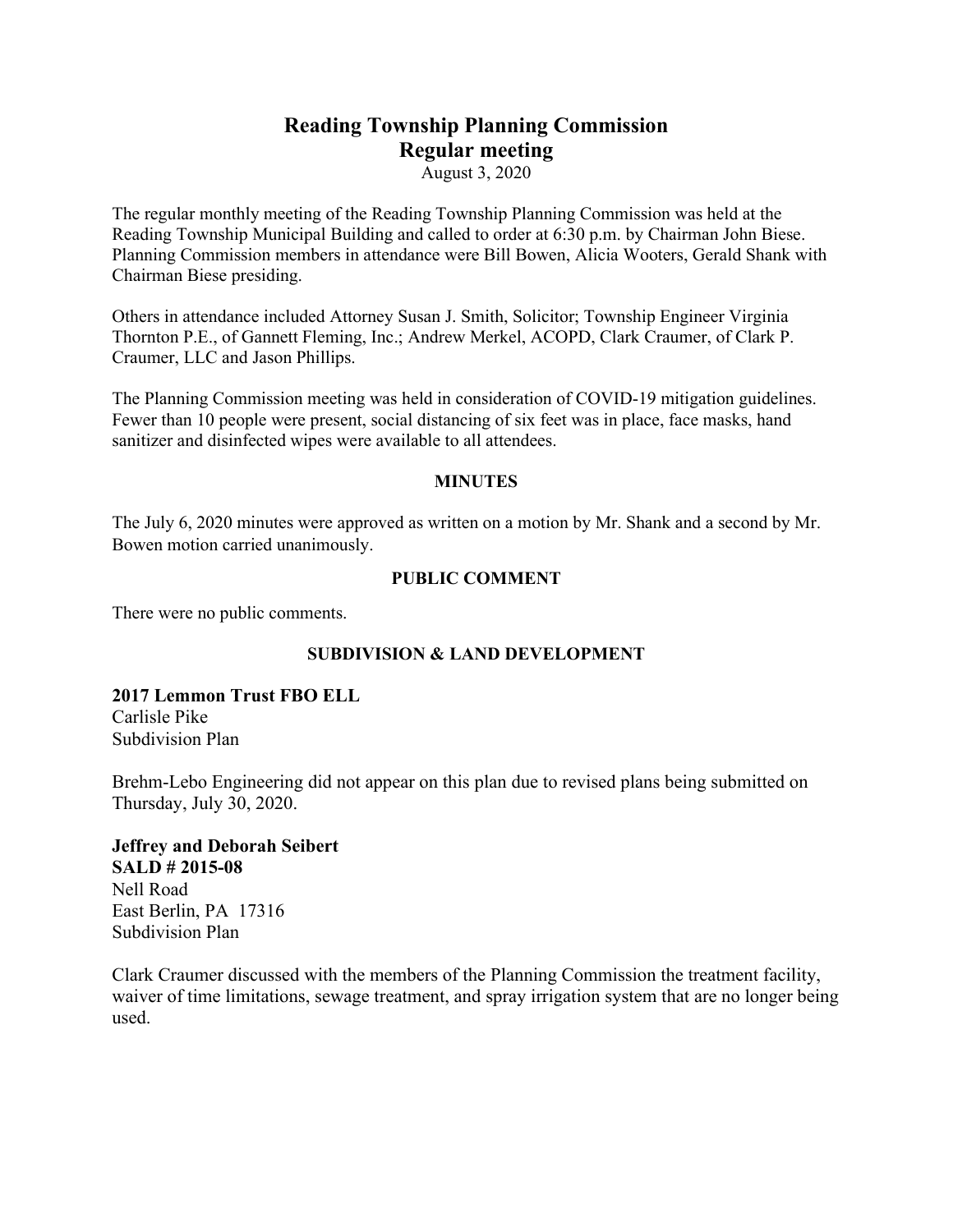## DRAWING NOTE QUESTIONS/COMMENTS:

Note 9 - Question: How will the Township control the no. bedrooms? Bedrooms will be controlled by the treatment plant capability. Note 10 – Note changed to add no further subdivision of Lot 1.

Comment: Lot 1 perc sites are missing

Chairman Biese and Attorney Susan Smith discussed with Clark Craumer the identification of separate lots as "estate lots," No. 1 & 6.

The Township will need a copy of the DEP planning module C31928.

Attorney Susan Smith would like clarification on the sewer, access and wastewater easements. A written version of the easements is provided in the Homeowner's agreement. Clark Craumer will submit an agreement to the Township.

Chairman Biese would like to know who is responsible for the operation of the treatment plant during the build out: homeowner, or developer? Mr. Craumer indicated it was documented in the homeowners' agreement.

The Planning Commission discussed issues regarding: a fence, back-up generator, gas pipeline, adjacent property owners, storm water management plans, and bonding of property will need adjusted, road improvement fees, and security measures.

Attorney Susan Smith and Andrew Merkel, ACOPD discussed the information provided to the buyer of the property and their responsibilities.

Wetlands were addressed with Virginia Thornton and Clark Craumer.

Clark Craumer was informed the deadline for September 9, 2020 Planning Commission meeting is August 18, 2020. Clark Craumer will send Susan Smith the required documents for review. Gannett Fleming, Inc. will provide a review letter.

On a motion by Mr. Bowen, second by Mr. Shank, and unanimously carried; was made to Table the plan.

## **ZONING HEARING**

There are no Zoning Hearing Board applications at this time.

## **MISCELLANEOUS**

Hampton Heights is beginning Phase IV. Virginia Thornton P.E., of Gannett Fleming, Inc. indicated the  $O & M$  agreement will be sent with the As-Built plan for future projects.